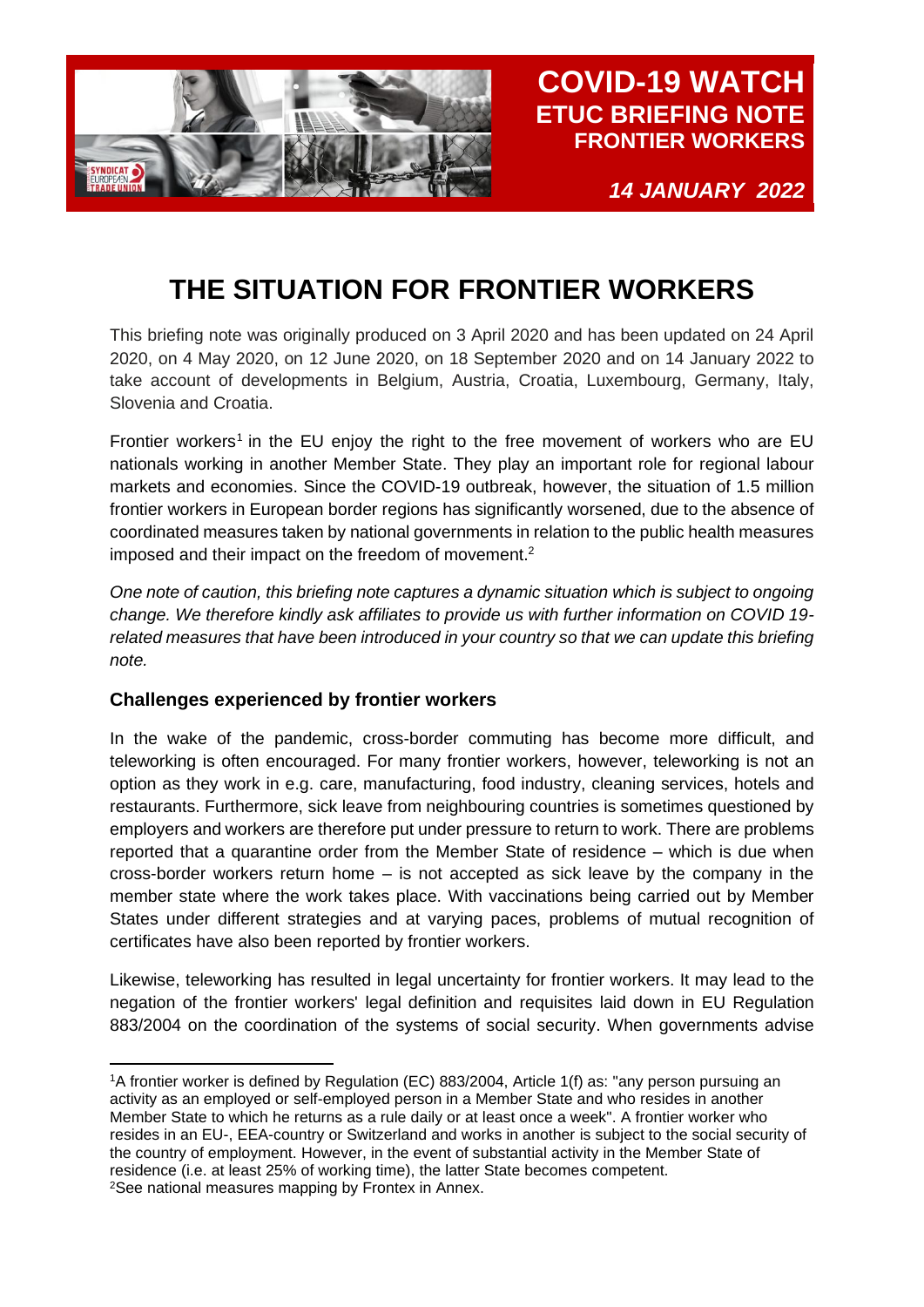

*14 JANUARY 2022*

workers to work as much from home as possible, frontier workers can come in a situation of working more than 25% in the country of residence. If this situation continues there is a risk that the competent State for social security changes.

The same question is about the competent state for taxation, when due to the COVID-19 measures workers are forced to work in their country of residence.

Moreover, there have been cases reported of self-employed frontier workers falling outside the scope of a national temporary emergency scheme in the Member State of establishment due to the fact that they are not residents of that Member State, but also falling outside the scope of measures introduced in the Member State of residence. Some cases also show that emergency social security benefits are only available for frontier workers which have an employer with a legal personality, not for those that have an employer that is a physical person, which is the case for domestic workers.

In addition, some Members States have introduced discriminatory practices and/or do not respect Regulation 883/2004. For instance, the Czech Ministry of the Interior has implemented restrictions for cross-border workers:

[https://www.mvcr.cz/docDetail.aspx?docid=22241482&doctype=ART.](https://www.mvcr.cz/docDetail.aspx?docid=22241482&doctype=ART)

In Croatia, every person, including Croatian nationals, coming back to Croatia from Italy were forced to stay at home for a period of quarantine or self-imposed isolation of 14 days:

[http://www.mvep.hr/en/info-servis/press-releases/coronavirus-control-strengthening](http://www.mvep.hr/en/info-servis/press-releases/coronavirus-control-strengthening-measures-for-croatian-and-foreign-nationals-entering-the-republic-of-croatia,32735.html)[measures-for-croatian-and-foreign-nationals-entering-the-republic-of-croatia,32735.html](http://www.mvep.hr/en/info-servis/press-releases/coronavirus-control-strengthening-measures-for-croatian-and-foreign-nationals-entering-the-republic-of-croatia,32735.html)

On 11 May 2020 the Croatian Government changed its position about the entry and stay of the EU nationals in Croatia. Instead of a mandatory period of 14 days of quarantine or self-imposed isolation, now at the check-borders the authorities of Croatia only give to the ingoing EU nationals papers containing written information with some instructions and recommendations to follow during their stay. Also if not specifically named, the frontier workers resident in Croatia and employed in Italy have benefited from the new instructions (see the link below). In fact, they are free to come back home at the end of their working day in Italy, without any restrictions at the Croatian border.

<https://www.koronavirus.hr/travelling-find-all-important-information-in-one-place/210>

Whereas the Belgian government has decided that they will treat frontier workers in this teleworking situation as if the hours are made in the country where the employer is situated. Read more [here.](http://www.ejustice.just.fgov.be/cgi/article.pl?numac=2020030302&caller=list&article_lang=F&row_id=1&numero=1&pub_date=2020-03-13&dt=ARRETE+MINISTERIEL&language=fr&du=d&fr=f&choix1=ET&choix2=ET&fromtab=+moftxt+UNION+montxt+UNION+modtxt&nl=n&trier=promulgation&pdda=2020&pdfa=2020&pddj=12&pddm=03&pdfj=17&sql=dt+=+%27ARRETE+MINISTERIEL%27+and+pd+between+date%272020-03-12%27+and+date%272020-03-17%27+&rech=35&pdfm=03&tri=dd+AS+RANK+)

Luxembourg on 16 December 2021 passed a new COVID-19 Law, specifying the rules for access to the workplace. As of 15 January 2022, workers who are not vaccinated or recovered from COVID-19 are required to be tested every day. Anyone who refuses to present a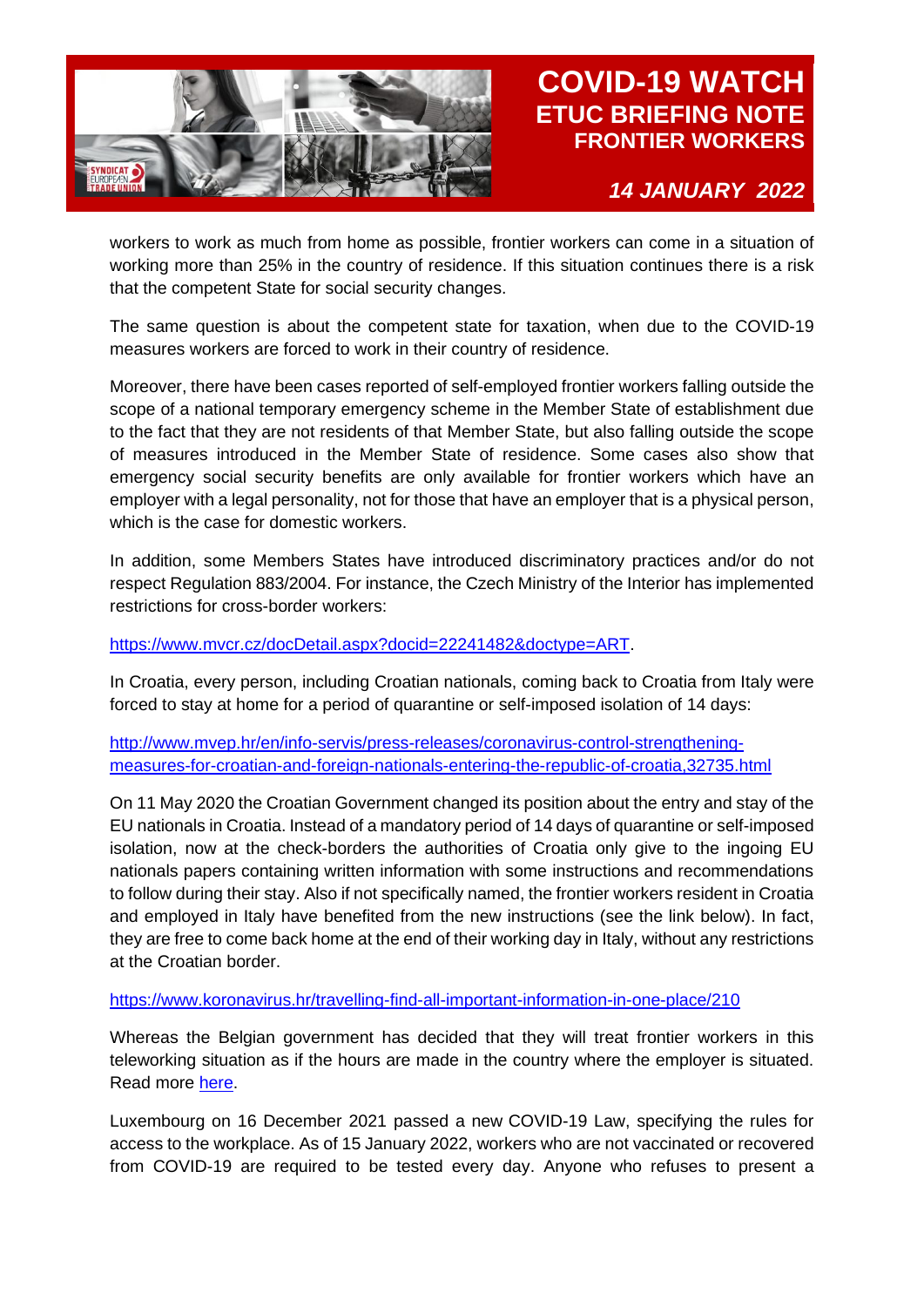

*14 JANUARY 2022*

certificate of vaccination or recovery, or proof of a certified daily test will not be allowed to work. Also short-time work is prohibited for people without a valid certificate. As an alternative, such workers can with the agreement of their employer take paid leave. Without leave, however, these workers will not be paid for the time not worked.

As a rule, testing continues to be charged. As of 14 January 2022, however, residents in Luxembourg who have received their first vaccination can be tested free of charge. For this purpose, they will receive 20 vouchers from the Luxembourg government to realize 20 free certified antigen tests until 28 February 2022, thereby allowing them time to complete their second dose.

However, frontier workers who have only had a first dose and who are still waiting for their second dose, cannot benefit from these free antigen tests in Luxembourg. This discriminatory rule makes access to work for frontier workers more difficult. The measure is being criticized by the OGBL and LCGB trade unions, calling for the same rights for cross-border workers, who should also be able to be tested free of charge. This would ensure equal treatment between residents and cross-border workers in Luxembourg.

All in all, the situation caused by the COVID-19 outbreak and lack of coordinated response is undermining the legal certainty for frontier workers. There is a need for better coordination between Member States and national authorities, including on quarantine requirements and documents, and a common understanding of frontier workers' social and labour rights. Member States also need to respect the right of freedom of establishment with regard to self-employed persons, in order to avoid any discrimination based on nationality for the purpose of their free movement.

### **Possible solutions to address the needs of frontier workers**

The challenges experienced by frontier workers under COVID-19 on the one hand calls for exemptions from border restrictions and quarantine requirements, ensuring essential travel for workers who need to be able to reach their physical workplace. On the other hand, exemption agreements regarding social security coordination and taxation must be put in place between Member States to accommodate the needs of teleworking frontier workers. Frontier workers who work remotely from home must be able to maintain their status as frontier worker although they do not for a longer period commute to the Meber State of employment, but in fact work in their State of residence.

Part of the solution is to be found through amendments to existing bilateral agreements concerning frontier workers. On 19 March 2020, **France, Germany, Belgium and Switzerland** agreed on changes to the tax system for frontier workers during the pandemic. The bilateral tax treaties in place provide for exclusive taxation of the salaries of frontier workers in their state of residence, provided that they do not exceed a certain number of days worked outside the border area of the other state. The new agreement means that the days that frontier workers remain at home during the COVID-19 crisis will not be taken into account in this count.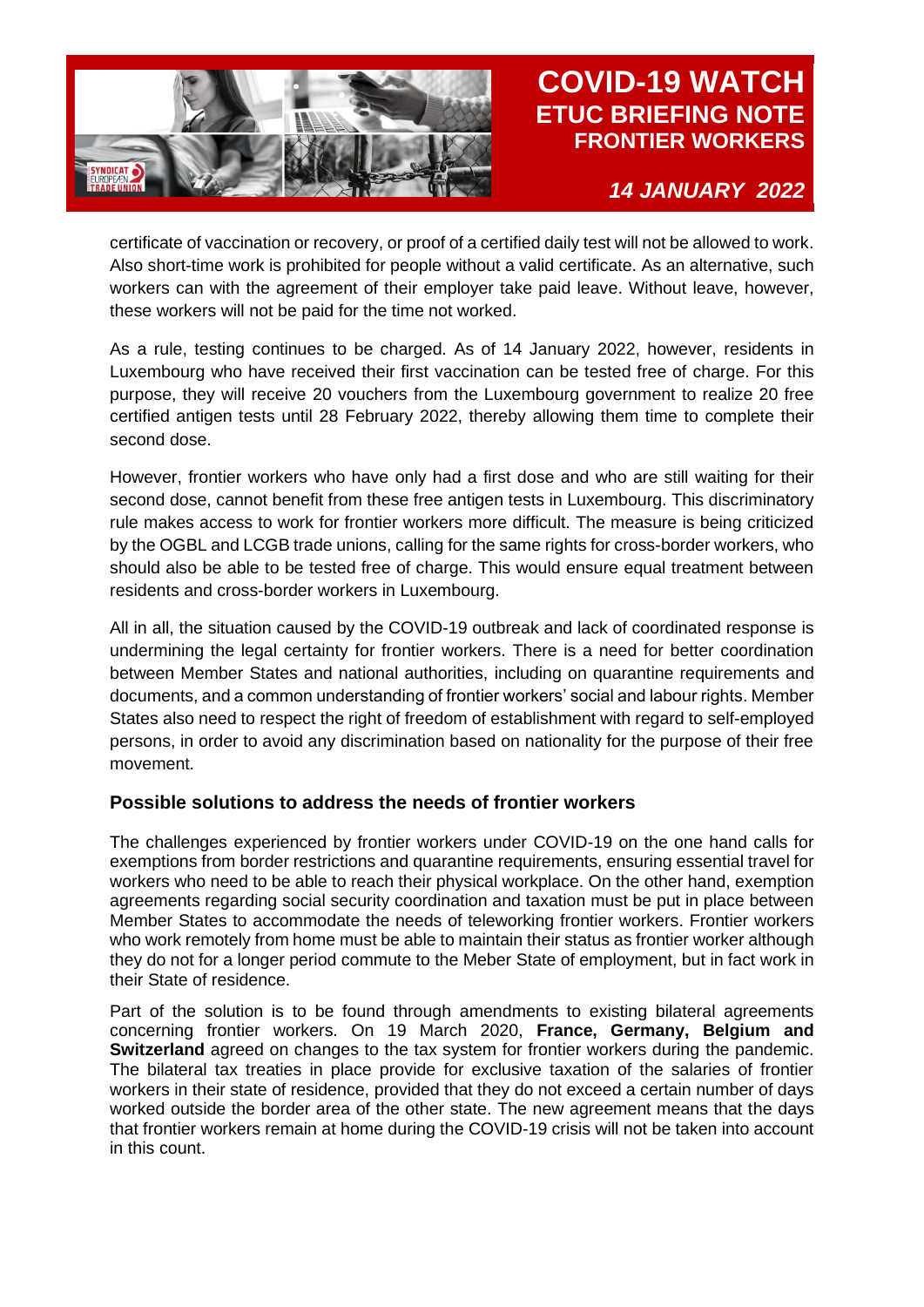

*14 JANUARY 2022*

There is also a change in the tax treaty between **France and Luxembourg**, providing for an authorised period of 29 days during which French frontier workers may telework for their Luxembourg employers without the related remuneration being taxed in France. During the pandemic, teleworking days will not be taken into account when calculating this period.

On 31 August 2020 the French Ministry of Economy and Finance announced that the agreements concerning frontier and cross-border workers, concluded by **France with Germany, Belgium, Luxembourg and Switzerland** in the context of the COVID-19 pandemic, would continue to apply until 31 December 2020.

For **Belgium**, exceptions on bilateral agreements and applicable legislation were made concerning:

- Taxation of telework: days worked from home will not count and will be taxed in the country of work.
- Social security: the applicable legislation will not change.

In order to ensure the continuation of activities in the harbor of Ghent (Belgium), following consultation between Belgian and Dutch authorities and to avoid Dutch workers are blocked at borders, a special cross-border worker vignette has been introduced, a kind of "laisser passer" which is downloadable from the site of the Belgian crisis center[:https://crisiscentrum.be/nl/news/grensarbeiders-vitale-sectoren-en-met-cruciaal](https://crisiscentrum.be/nl/news/grensarbeiders-vitale-sectoren-en-met-cruciaal-beroep-kunnen-sneller-de-grens-met-nederland)[beroep-kunnen-sneller-de-grens-met-nederland](https://crisiscentrum.be/nl/news/grensarbeiders-vitale-sectoren-en-met-cruciaal-beroep-kunnen-sneller-de-grens-met-nederland)

**Belgium and the Netherlands** have reached an agreement that allow frontier workers forced to work from home due to the Covid-19 pandemic to be taxed by the country that employs them. The tax treaty between the two countries did not provide an exception for this type of situation. Thus, the new agreement specifies that all days worked at home by frontier workers between 11 March and 31 May will be counted as days worked in the country of employment and not in the country of residence. This period could be extended if necessary. Similar agreements were concluded by **Belgium with Luxembourg and France** on 17 and 19 March 2020 respectively.

In **Belgium**, also other temporary measures concerning cross border issues have been adopted. Consequently, the new requests for exportation of Belgian unemployment allowances are not accepted and the requests which have been submitted but not yet approved are refused. Moreover, as of as of 20 April 2020, workers residing in the **Flemish region** but working abroad (so mainly cross border workers) will also get an energy bonus of around 200 euros, under certain conditions.

The Belgian trade union ACV-CSC has made available a lot of very detailed information for cross border workers and EU mobile workers in [Dutch,](https://www.hetacv.be/actualiteit/campagnes/coronavirus-op-het-werk/sectornieuws/grensarbeider) [French](https://www.lacsc.be/actualite/campagnes/les-impacts-du-coronavirus-au-travail/informations-par-secteurs/travailleurs-frontaliers) and [English.](https://www.hetacv.be/docs/default-source/acv-csc-docsitemap/3980-actualiteit-actualite/3985-campagnes--campagnes/202003_corona/faq-cross-border-employment_v20200416.pdf?sfvrsn=10fe6983_4)

In June and July 2020, with regard to frontier workers forced to remain in the country of residence as teleworker, due to the pandemic COVID-19, agreements were concluded by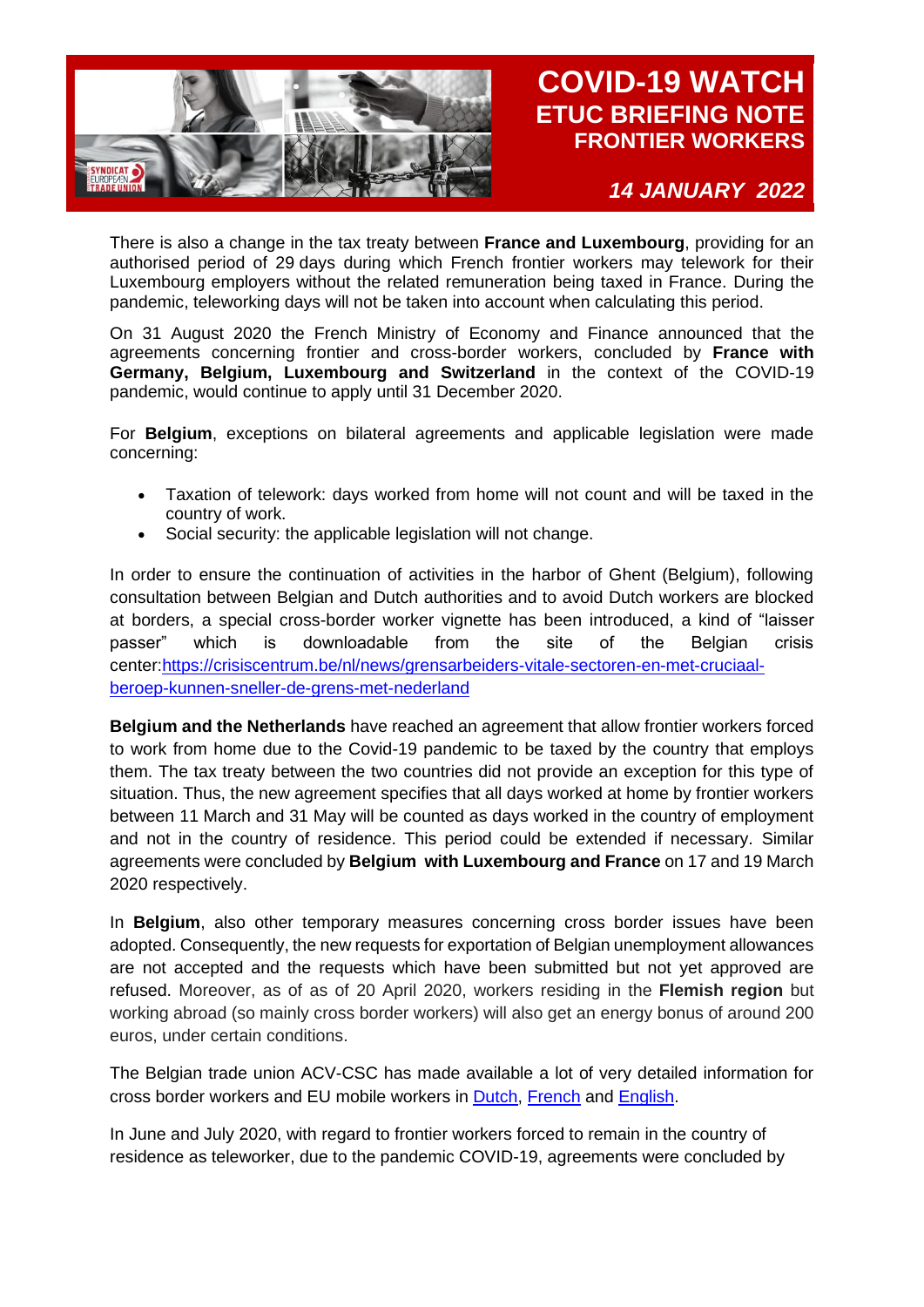

*14 JANUARY 2022*

**Italy with Austria, Switzerland and France**, in order to integrate the text of the relevant Conventions to avoid the double taxation. The agreements can be found [here.](https://etuc-my.sharepoint.com/:f:/g/personal/mmiletti_etuc_org/EskE3kQKB4dDuNLozyeRhecBkFm46ghmGfuf3IKiMc3ACA?e=2dBvpv)

Several special arrangements have been made for temporary unemployment (e.g. in **Belgium and Italy**), partial unemployment (e.g. in **France, Luxembourg and Italy**) and reduced working hours (e.g. in the **Netherlands and Germany**).

Agreements regarding cross-border workers have been concluded by **Luxembourg with France, Belgium and Germany**. These agreements allow cross-border workers to cross the border to come and work in Luxembourg and also to switch to teleworking without their remuneration being taxed in their country of residence. These provisions on telework are temporary for the duration of the crisis.

The implementation of the agreement between **Luxembourg and Belgium** foresees that the days of telework performed by frontier workers due to COVID-19 measures are not taken into account from 11 March 2020 up to 31 December 2021 for the determination of the applicable tolerance threshold for taxation. (For Belgian cross-border workers, a threshold of 24 day is applicable. Once this threshold is exceeded, the employee is taxed in his country of residence.) Luxembourg and Belgium have decided to extend this mutual agreement until 31 March 2022. Thereafter, if the agreement is not terminated by one of the competent authorities at least two weeks before 31 March 2022, it will be extended by tacit agreement until 30 June 2022. Moreover, for the year 2022 the agreement also envisages the extension of the tolerance threshold from 24 days to 34 days.

The agreement between **Luxembourg and France** establishes that the days of telework performed due to COVID-10 are not taken into account from 14 March 2020 to 31 December 2021 for the determination of the tolerance threshold applicable for taxation. (For French crossborder workers, a threshold of 29 day is applicable. Once it is exceeded, the employee is taxed in his country of residence.) Luxembourg and France have decided to extend the mutual agreement until 31 March 2022. The agreement stipulates that the derogations will be automatically renewed for a period of three months until 30 June 2022 unless one of the contracting parties cancels the agreement one week before its expiration.

As agreed between **Luxembourg and Germany**, the days of telework performed exclusively because of measures to combat the spread of Covid-19 are not considered from 11 March 2020 to 31 March 2022 for the determination of the tolerance threshold applicable for taxation. (For German cross-border workers, a threshold of 19 day is applicable. Once this tolerance level is exceeded, the employee is taxed in his country of residence.)

According to the agreements between **Luxembourg and its three neighboring countries**, the limit of 25% of annual working time or remuneration for the determination of the country of affiliation to social security will not apply to the time period of telework performed in the context of the COVID-19 pandemic.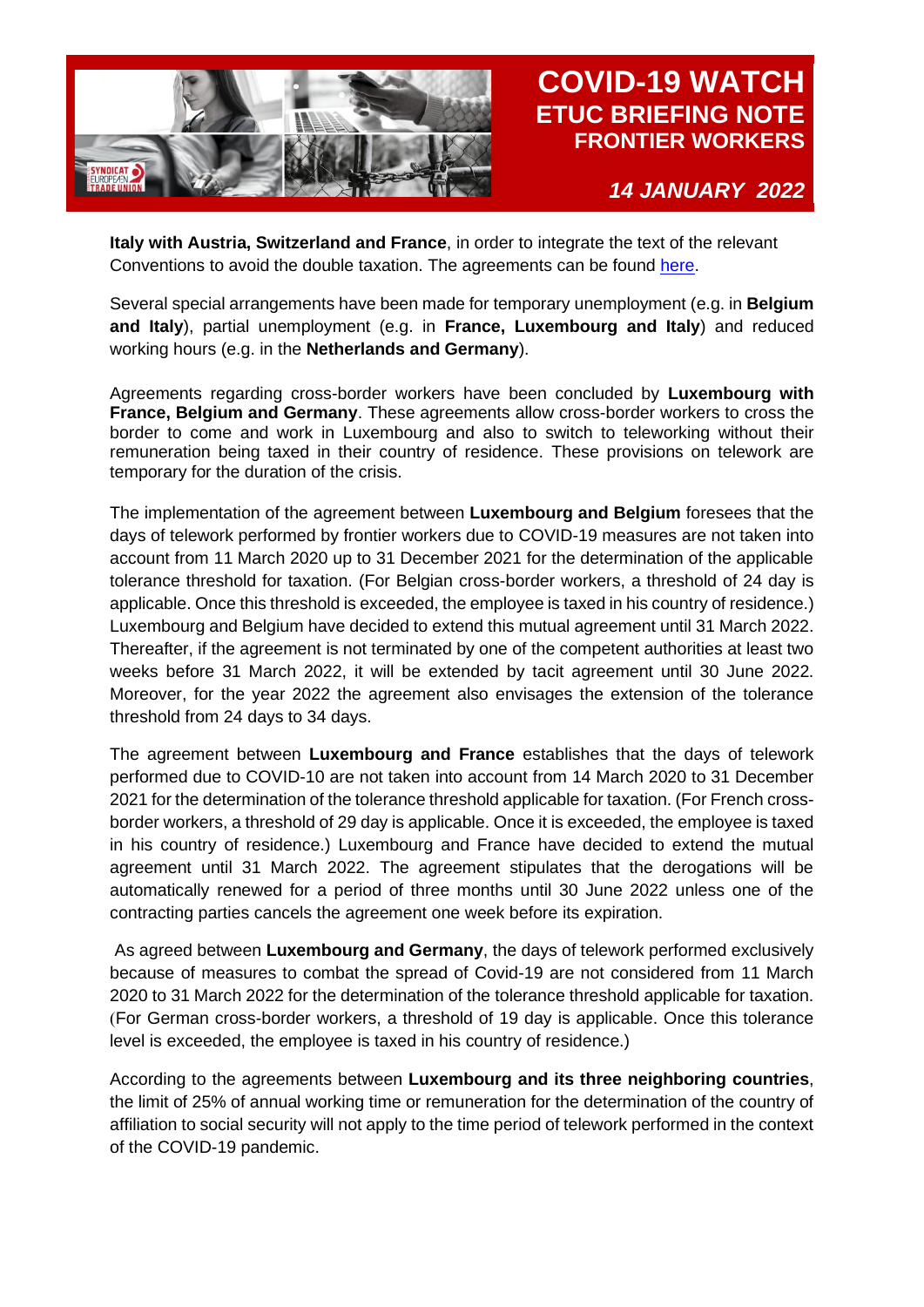

*14 JANUARY 2022*

The **Gibraltar** government has put a ban on redundancies and guarantees a salary of 1,260 euros for workers affected by the corona virus. The measure will benefit the 14,300 crossborder employees, including 9,000 Spaniards who were going to be excluded from the aid as they were not eligible for the Temporary Employment Regulation Plan (ERTE) decreed by the Spanish government.

In **Germany**, the competent authority (DVKA) has made it clear that the status of cross-border commuters with regard to social security does not change because of the temporary home office and is therefore in conformity with EU Regulation 883/2004 [\(https://www.dvka.de/de/arbeitgeber\\_arbeitnehmer/coronaav.html\)](https://www.dvka.de/de/arbeitgeber_arbeitnehmer/coronaav.html).

However, if frontier workers are quarantined in their country of residence, they do not necessarily receive benefits from the country of work, e.g. under the German Infection Protection Act. It is therefore necessary that quarantine certificates from neighbouring countries are recognised in the country of work and reimbursement is made.

### **The role of the ETUC Interregional Trade Union Councils**

To address the specific needs of frontier workers during the pandemic, the colleagues of the 46 [Interregional Trade Union Councils](https://www.etuc.org/en/irtucs) (IRTUCs) are doing a great job in order to reach agreements with the employers, and to give the correct and updated information to frontier workers on their websites.

#### **Germany/Poland/Czech Republic**

The Interregional Trade Union Council Elbe-Neisse has called on the governments of Germany, Poland and the Czech Republic to immediately re-establish freedom of movement on the cross-border labour market for all cross-border workers: [https://sachsen.dgb.de/themen\\_1/++co++f5db3b3e-849e-11ea-970d-52540088cada.](https://sachsen.dgb.de/themen_1/++co++f5db3b3e-849e-11ea-970d-52540088cada)

It has produced materials in German, Czech and Polish to inform frontier workers about entry requirements, access to the workplace (vaccination, recovery tests), short-time work schemes, etc. [https://sachsen.dgb.de/cross-border-workers.](https://sachsen.dgb.de/cross-border-workers) Multilingual information and advice have been provided by the Advice Centre for Foreign Workers in Saxony (BABS) and the EURES TriRegio.

#### **Germany/France**

The IRTUC Dreilaendereck (D-F-CH) and the IRTUC EUREGIO (F-D) are members of the EURES cross-border partnership EURES-T Oberrhein/ Rhin Supérieur. Due to the Covid-19 pandemic, the regulations for cross-border workers when entering the country of employment or accessing the workplace (vaccination, recovery tests, validity of green pass) change very often. Both IRTUCs therefore decided to no longer update the COVID-FAQ-Info, originally produced in March 2020. But the IRTUC EURES advisers provide individual consultations. Contact via EURES-T Oberrhein/ Rhin Supérieur: beratung@eures-t-oberrhein.eu or conseil@eures-t-rhinsuperieur.eu.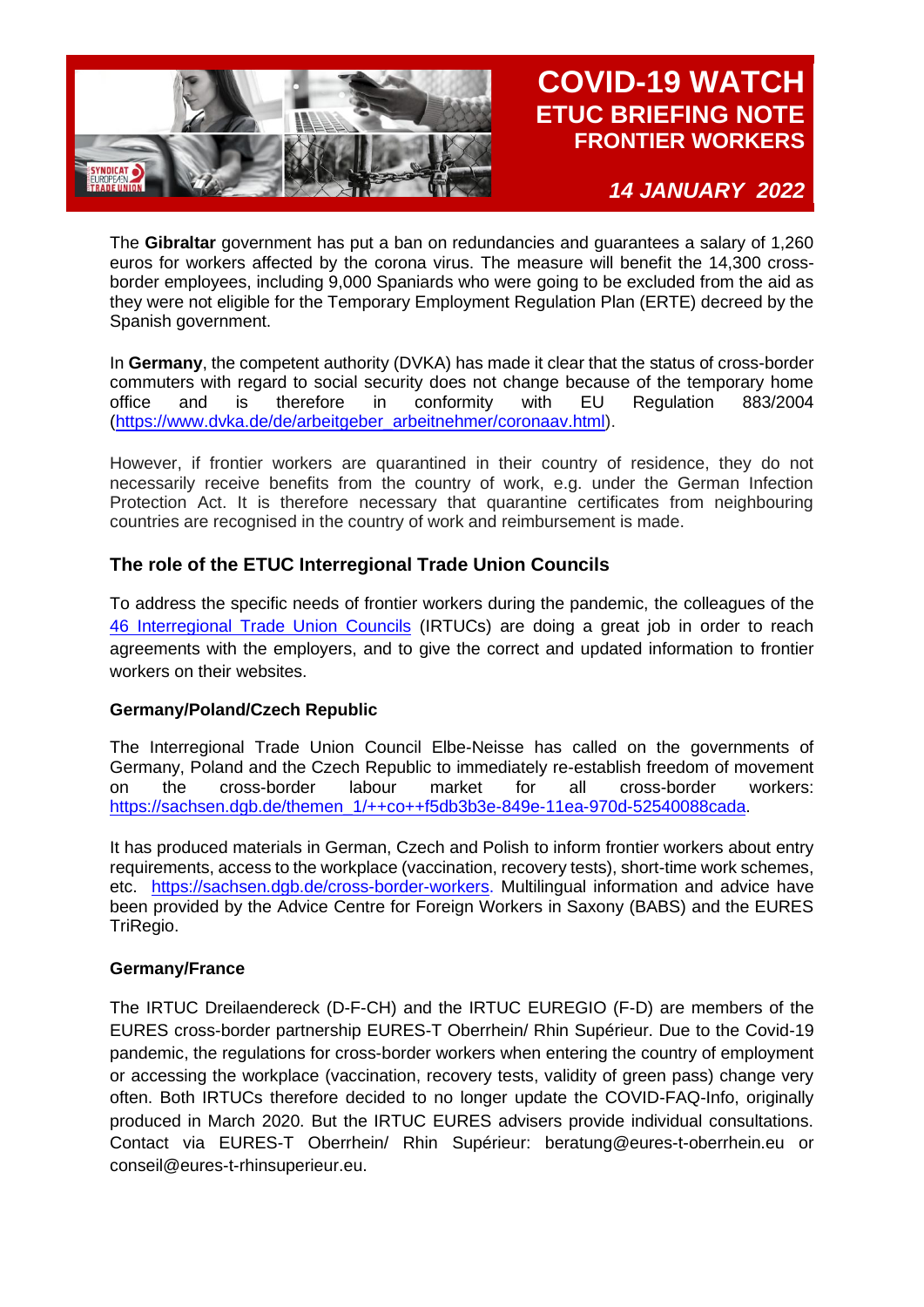

*14 JANUARY 2022*

Although not directly linked to the COVID-19 crisis, the increase of short-time work as a result of the pandemic has shed light on a very specific issue of discrimination of frontier workers living in France and working in Germany. While awaiting further clarifications from federal institutions in Germany, a leaflet has been produced to raise awareness of the issue:

### German: [https://www.eures-t-](https://www.eures-t-oberrhein.eu/fileadmin/user_upload/Downloads/de/KUG_GrenzgaengerInnen_F-D_2021-12-10.pdf)

[oberrhein.eu/fileadmin/user\\_upload/Downloads/de/KUG\\_GrenzgaengerInnen\\_F-D\\_2021-12-](https://www.eures-t-oberrhein.eu/fileadmin/user_upload/Downloads/de/KUG_GrenzgaengerInnen_F-D_2021-12-10.pdf) [10.pdf](https://www.eures-t-oberrhein.eu/fileadmin/user_upload/Downloads/de/KUG_GrenzgaengerInnen_F-D_2021-12-10.pdf)

French: [https://www.eures-t](https://www.eures-t-rhinsuperieur.eu/fileadmin/user_upload/Downloads/fr/KUG_frontalier.e.s_F-D_2021-12-10.pdf)[rhinsuperieur.eu/fileadmin/user\\_upload/Downloads/fr/KUG\\_frontalier.e.s\\_F-D\\_2021-12-](https://www.eures-t-rhinsuperieur.eu/fileadmin/user_upload/Downloads/fr/KUG_frontalier.e.s_F-D_2021-12-10.pdf) [10.pdf](https://www.eures-t-rhinsuperieur.eu/fileadmin/user_upload/Downloads/fr/KUG_frontalier.e.s_F-D_2021-12-10.pdf)

### **Belgium/France/Germany/Netherlands/Luxembourg**

<http://www.abvv.be/-/grensarbeid-en-coronavirus-wat-moet-je-weten->

<http://www.fgtb.be/-/travail-frontalier-et-coronavirus-ce-qu-il-faut-savoir>

#### **Italy/Switzerland**

[https://www.italicanet.com/aggiornamenti/business/lavoratori-transfontalieri-il-punto-di](https://www.italicanet.com/aggiornamenti/business/lavoratori-transfontalieri-il-punto-di-giuseppe-augurusa.kl)[giuseppe-augurusa.kl](https://www.italicanet.com/aggiornamenti/business/lavoratori-transfontalieri-il-punto-di-giuseppe-augurusa.kl)

#### **Spain/France**

[http://csir-pirimed-pyremed.over-blog.com/2020/03/declaracio-del-csir-pyremed/pirimed](http://csir-pirimed-pyremed.over-blog.com/2020/03/declaracio-del-csir-pyremed/pirimed-declaration-du-csir-pyremed/pirimed.html?utm_source=_ob_email&utm_medium=_ob_notification&utm_campaign=_ob_pushmail)[declaration-du-csir](http://csir-pirimed-pyremed.over-blog.com/2020/03/declaracio-del-csir-pyremed/pirimed-declaration-du-csir-pyremed/pirimed.html?utm_source=_ob_email&utm_medium=_ob_notification&utm_campaign=_ob_pushmail)[pyremed/pirimed.html?utm\\_source=\\_ob\\_email&utm\\_medium=\\_ob\\_notification&utm\\_campai](http://csir-pirimed-pyremed.over-blog.com/2020/03/declaracio-del-csir-pyremed/pirimed-declaration-du-csir-pyremed/pirimed.html?utm_source=_ob_email&utm_medium=_ob_notification&utm_campaign=_ob_pushmail) [gn=\\_ob\\_pushmail](http://csir-pirimed-pyremed.over-blog.com/2020/03/declaracio-del-csir-pyremed/pirimed-declaration-du-csir-pyremed/pirimed.html?utm_source=_ob_email&utm_medium=_ob_notification&utm_campaign=_ob_pushmail)

#### **Netherlands/Belgium**

The IRTUC Schelde/Kempen has made a digital information session for crossborder workers in the Flemish/Dutch region about the corona virus and crossborder work.

<https://werkenoverdegrens.eu/event/digitale-sessie-grensarbeid-en-corona/>

#### **Austria/Hungary**

The [Facebook page](https://www.facebook.com/oegb.bld/?__tn__=%2Cd%2CP-R&eid=ARB3o9IZORcLEvKq9LQdfCPhxMDejehibBQn-aYGdoO_N7Mem_KSVkQb0wyTaBECDxRhH6ODqemT0E7i) of the Austria-Hungary Project is constantly updated:

In addition, frontier workers' specific questions and challenges that have emerged in the course of the corona crisis are collected. The document is continually edited, updated and translated: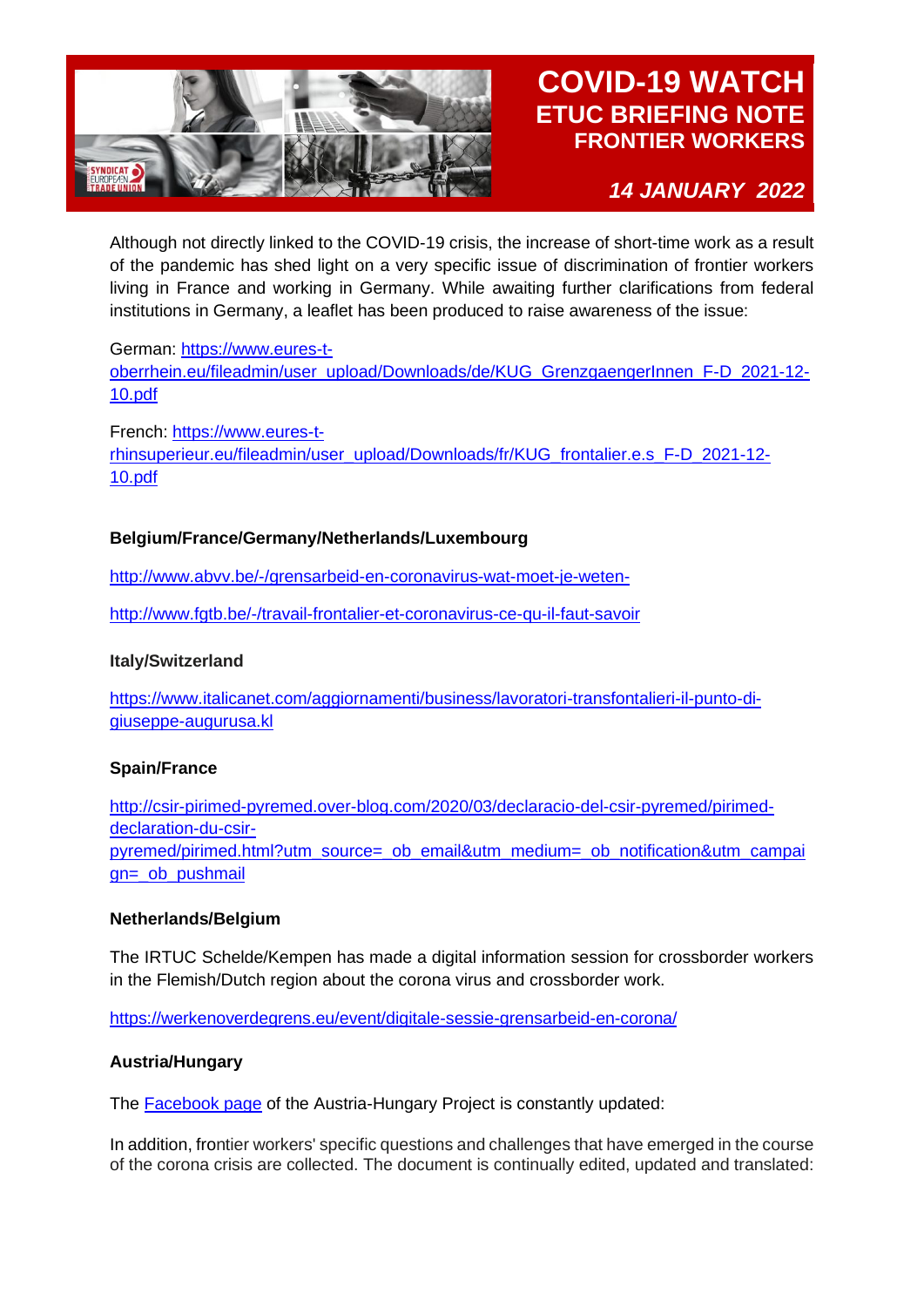

*14 JANUARY 2022*

German: https://cryptpad.fr/pad/#/2/pad/edit/rvxJzhVKU3lL-se6LQ1e6XSE/ English: [https://cryptpad.fr/pad/#/2/pad/edit/dOMcl2iiGiCDm1ifBPSm](https://cryptpad.fr/pad/#/2/pad/edit/rvxJzhVKU3lL-se6LQ1e6XSE/)[a5JJ/](https://cryptpad.fr/pad/#/2/pad/edit/dOMcl2iiGiCDm1ifBPSma5JJ/)

It is also worth mentioning that the ÖGB publishes general information in 11 languages (including Hungarian and Czech): https://jobundcorona.at/download/

### **Italy/Croatia**

[https://www.cislfvg.it/corona-virus/emergenza-coronavirus-tutti-facciano-la-propria-parte-e](https://www.cislfvg.it/corona-virus/emergenza-coronavirus-tutti-facciano-la-propria-parte-e-non-i-furbi/)[non-i-furbi/](https://www.cislfvg.it/corona-virus/emergenza-coronavirus-tutti-facciano-la-propria-parte-e-non-i-furbi/)

In August 2020, after a protest (pursued also by the Upperadriatic Italo-Croatian IRTUC), the Italian Health Minister decided to exempt the frontier workers that move between Italy and Croatia of the recent decree (August 12th, 2020) which obliges the persons coming from Spain, Greece, Malta and Croatia to enter in Italy with a negative COVID-19 test, obtained not more than 72 hours before, or, as alternative solution, to submit themselves to a similar test in Italy, remaining in a self-isolated period in Italy till the test (negative) result.

### **Italy/Slovenia**

<http://www.csifvgslo.org/it/>